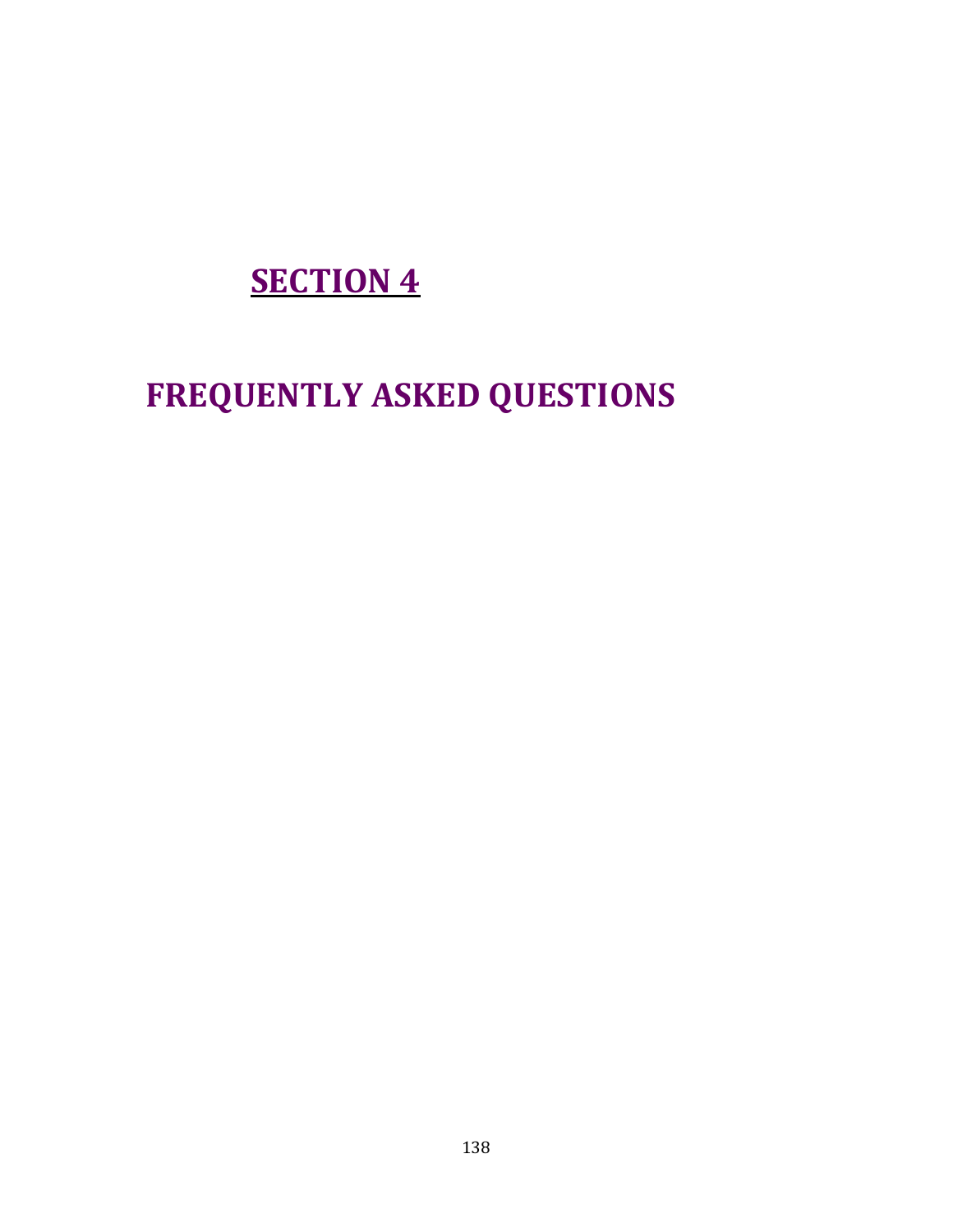Chapter 12

Frequently Asked Questions: General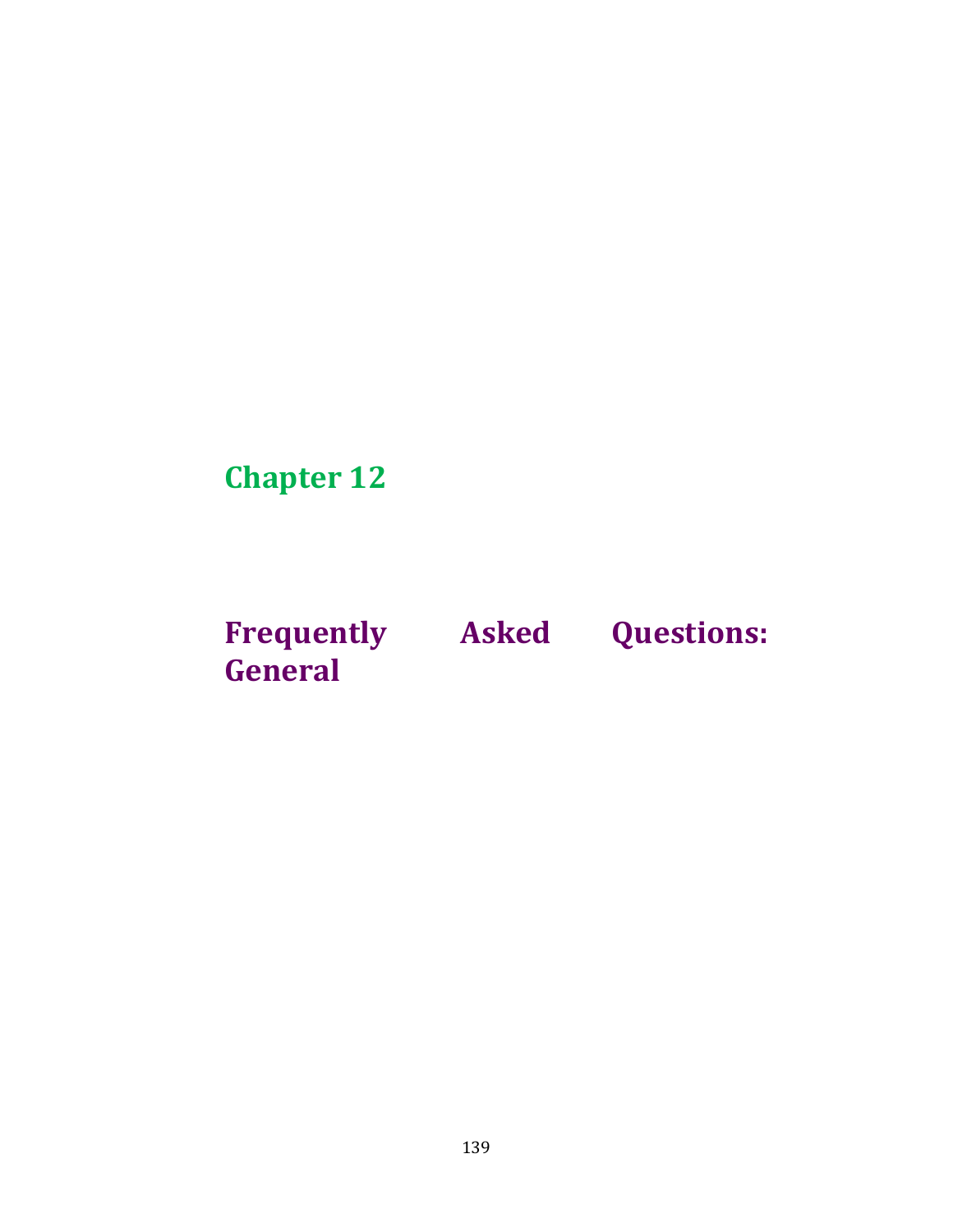## FREQUENTLY ASKED QUESTIONS

## Q1. What is Affiliation?

Ans. "Affiliation" means formal affiliation of a school with the CBSE for the purpose of preparing students for admission to the Board's examination. It includes affiliation under all categories and of all types.

## Q 2. Where should I apply for Affiliation?

- Ans. The schools aspiring to get affiliation from CBSE may apply on the CBSE website https://saras.cbse.gov.in/SARAS.
- Q 3. Where can I get the complete details/requirements for affiliation with CBSE?
- Ans. Before applying for affiliation, the schools are advised to refer to CBSE Affiliation Bye-laws (which includes detailed requirements for school Affiliation) as well as the Affiliation manual including Circulars for detailed procedure for submission of application and further processes available at https://saras.cbse.gov.in/SARAS
- Q4. Can a school apply itself or should apply through third party consultant?
- Ans. The procedure for affiliation has been simplified to the extent that a school fulfilling all mandatory requirements as per the Affiliation Byelaws can apply easily in a user friendly manner through the website https://saras.cbse.gov.in/SARAS. Besides the CBSE doesn't expect any school to apply through third party/consultant etc.

## Q5. Why there is a need to integrate NEP with affiliation?

Ans. To attain the goal of data driven decisions, achieve transparency, bring accountability in the entire process and reduce compliances through timebound disposal of the applications for affiliation, there is a need to integrate the recommendation of NEP with affiliation.

## Q6. Why CBSE for affiliation?

- Ans. The Central Board of Secondary Education (CBSE) is the premier National Board under the aegis of Ministry of Education. The main mandate of CBSE is to affiliate schools for conducting Secondary and Senior Secondary Level Examinations.
	- CBSE is the Pacesetter Board in India that has a pan-India and International presence.
	- More than 26000 schools are affiliated with the Board in India and 26 countries as on date.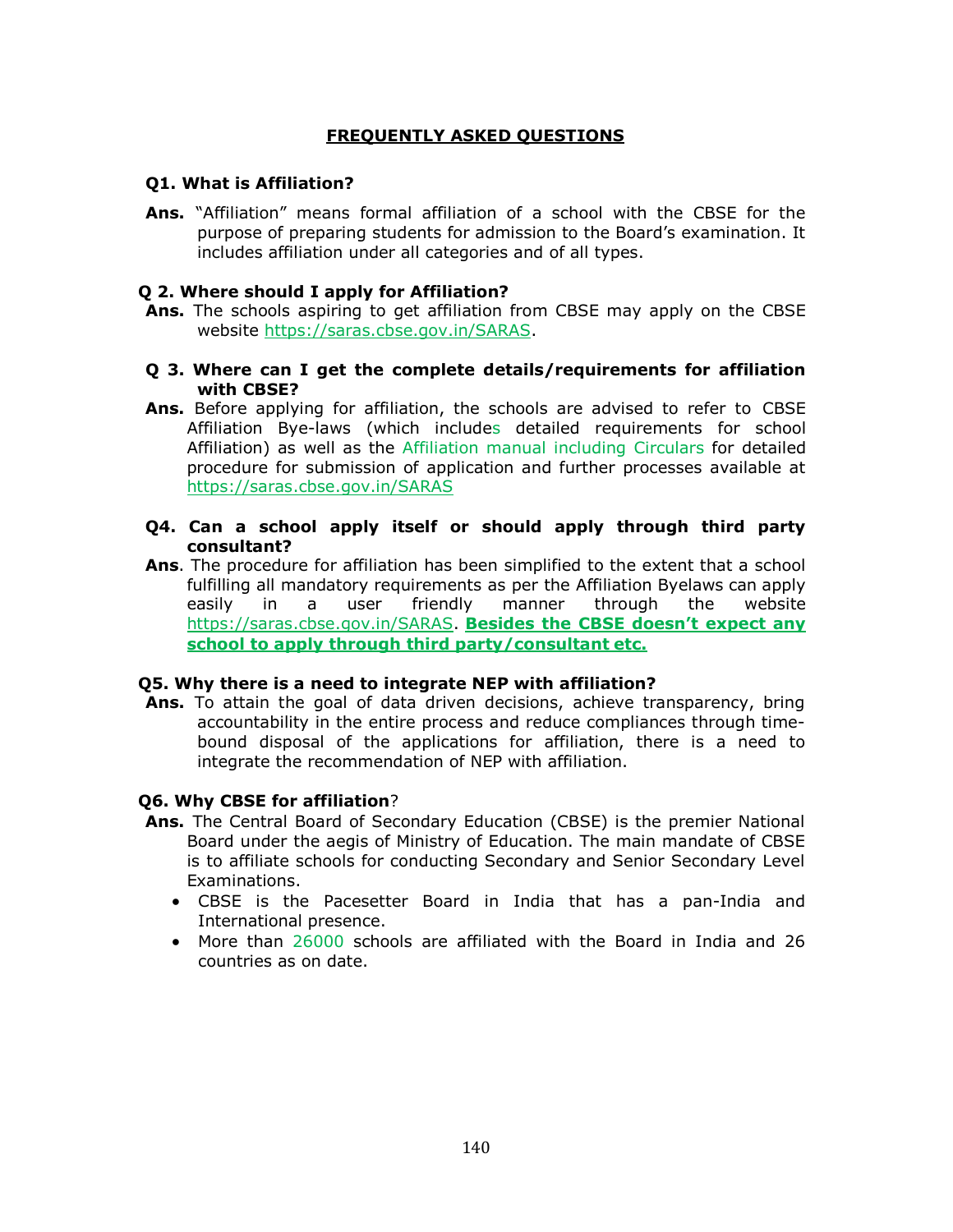## Q7. What is OASIS?

Ans. OASIS means Online Affiliated School Information System which is aimed to integrate various document/data/information uploaded by the school. The document/data/information uploaded by the school on the OASIS will be main source of data and same shall be utilized for scrutiny of various applications and further decision thereon.

## Q8. What are the major changes in affiliation process?

Ans. Major changes in the affiliation process to make the system more accountable are as follows:

- Initial scrutiny of all six mandatory documents by the Board.
- After clearance by Board, proceed for filing up of remaining part of application.
- Display of Mandatory disclosure at school website
- Introduction of System generated self-certification /System generated DEO certificate
- Data driven scrutiny of application
- Introduction of Virtual Inspection
- Display of IC report to school
- Change in period of Affiliation from 03 years to 05 years
- Digital Signature of the school for authenticating the information/documents uploaded.
- Constitution of review committee for rejected cases after inspection.

 Q9. What is the timeline for applying for fresh affiliation/upgradation/ extension etc.?

Ans. Refer the circulars issued/uploaded in CBSE website from time to time.

## Note:

 In case of application for extension of Affiliation, school can apply beyond the period with the fees as mentioned in the Appendix I of Affiliation Bye-laws.

## Q 10. Is there any change in process of applying for affiliation?

## Ans. The application process for all above categories will be divided into two parts –

## Registration

**For schools applying for Fresh Affiliation** 

 In case of the new schools applying for affiliation, pre-registration is required to be done by filling up the details in KYC form before proceeding to Part A. The Part A of pre-registration of school consists of the mandatory details to be filled and mandatory documents to be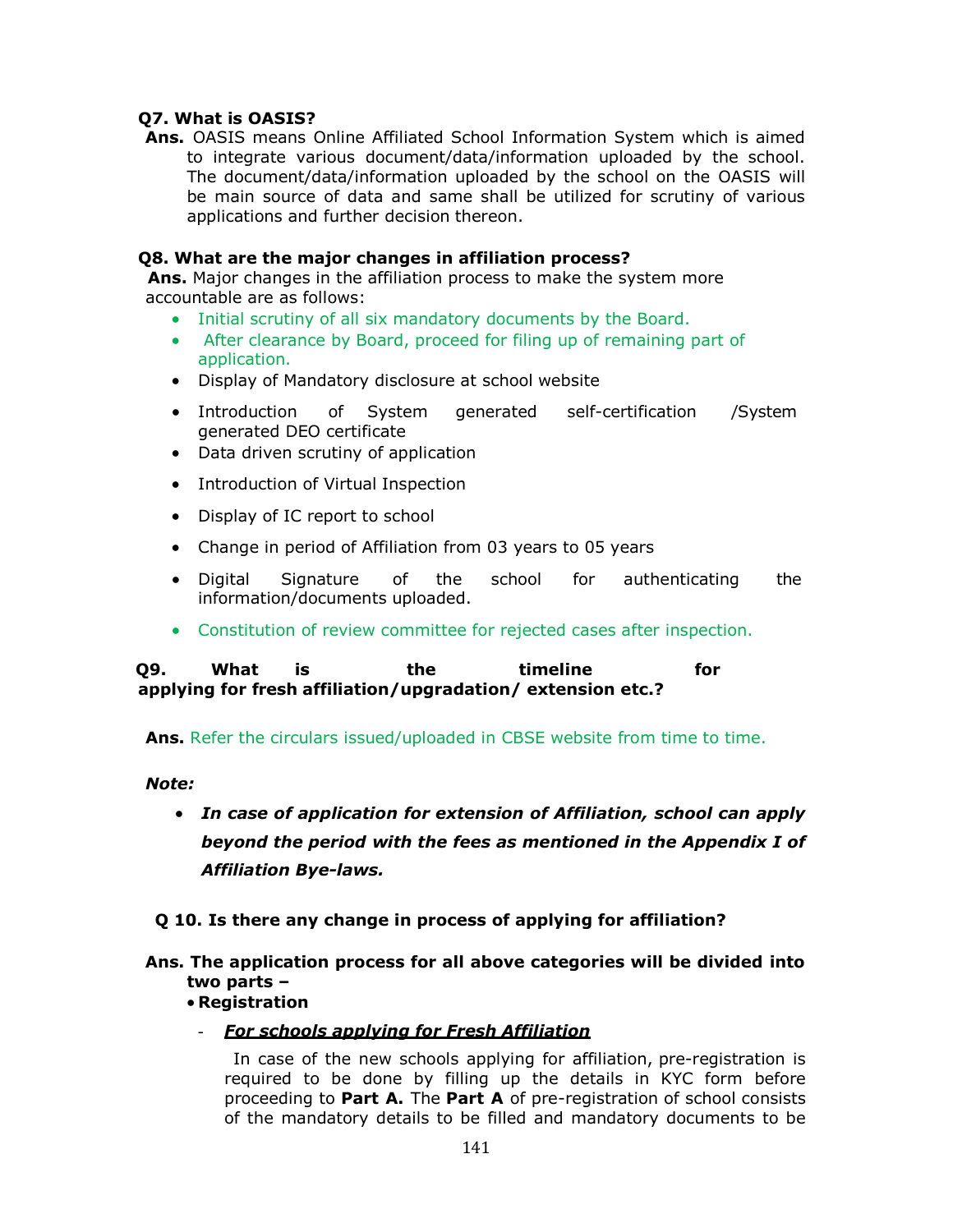uploaded along with the registration fee (Rs. 10000, non-refundable). At this stage, school will be able to submit the documents/information only through uploading the Digital Signature of the school/society/trust/company for authenticity of the documents/information. The documents uploaded shall be scrutinized by the board and the status will be available in the progress panel.

- For schools applying for Up gradation of Affiliation/Extension etc.

Schools applying for Up gradation of Affiliation/Extension, Part A for pre-registration of school, mandatory conditions data & documents upload, link for mandatory public disclosure, System Generated Self-Certification by Principal & Manager of school duly countersigned by authorized signatory of society/trust/company. At this stage, school will be able to submit the documents/information only through uploading the Digital Signature of the school/society/trust/company for authenticity of the documents/information.

• Part B will consist of all other details and fees as per category of affiliation.

## Q11. What is Public Disclosure?

Ans. Public Disclosure as per Appendix IX of Circular 09 dated 21.05.2021 where display of vital information about school in their website so as to facilitate the stakeholders to acquaint themselves about the school.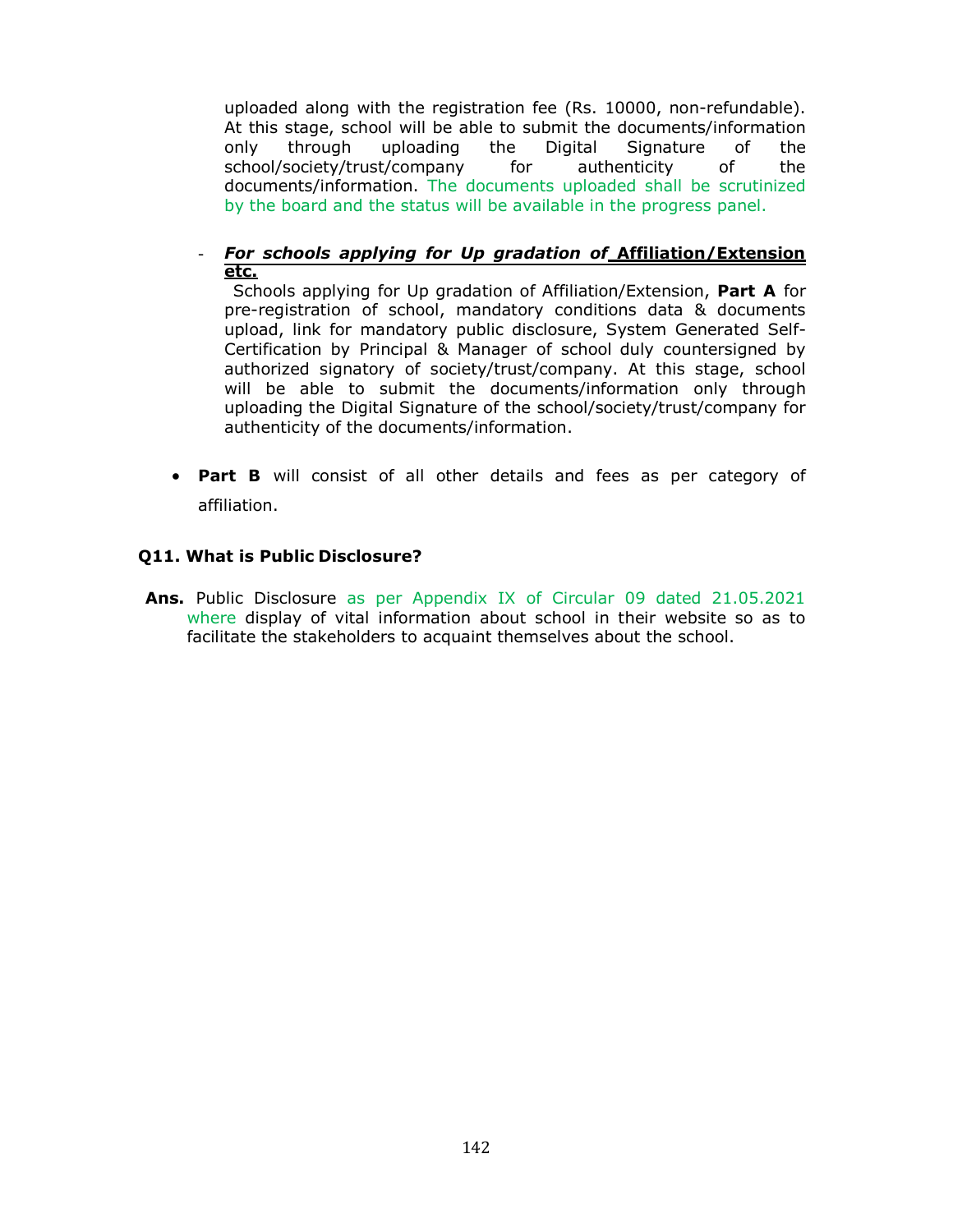#### Q12. Is it mandatory for schools to maintain website?

Ans. Yes, the schools are required to develop and maintain its website providing vital information about the school on the website.

#### Q13. What is the format for Mandatory Public Disclosure?

Ans. The format for Mandatory Public Disclosure is available at Appendix IX of Circular 09 dated 21.05.2021.

#### Q 14. What if part A is filled and part B is not filled?

Ans. The registration of the school once completed after filling part A shall be valid till last date of submission of application for the respective session. If the school fails to submit part B by the last date of submission of application for the respective session, then the registration shall automatically be termed as invalid and the registration fee, if any, shall be forfeited.

#### Q 15. Whether the school is eligible to apply again if the pre- registration of application for affiliation becomes invalid?

Ans. Yes. The school will be eligible to apply afresh in the next session along with requisite fees.

#### Q 16. What are the documents needed to be submitted at Part A?

Ans. The schools applying for affiliation must have the following documents and data should exactly be the same.

- $\Box$  No Objection Certificate(NOC).(Not required for the schools already affiliated, Government schools )
- $\Box$  Recognition Certificate. (Not required for the Government schools and schools located in foreign countries)
- $\Box$  Registration certificate of Society or Trust/ Certificate of incorporation of the company running the school
- $\Box$  Land Certificate as per Appendix-X of Circular No. 03/2021 dated 05.03.2021.
- $\Box$  Fire Safety Certificate
- $\Box$  Building Safety Certificate

#### Q 17. What is the next step after filling the details of Part A of the application for affiliation?

Ans. After submitting all the information as per Part A of the application, school will have an option to generate System generated Self- certification or System generated DEO certificate on the basis of data filled in Part A.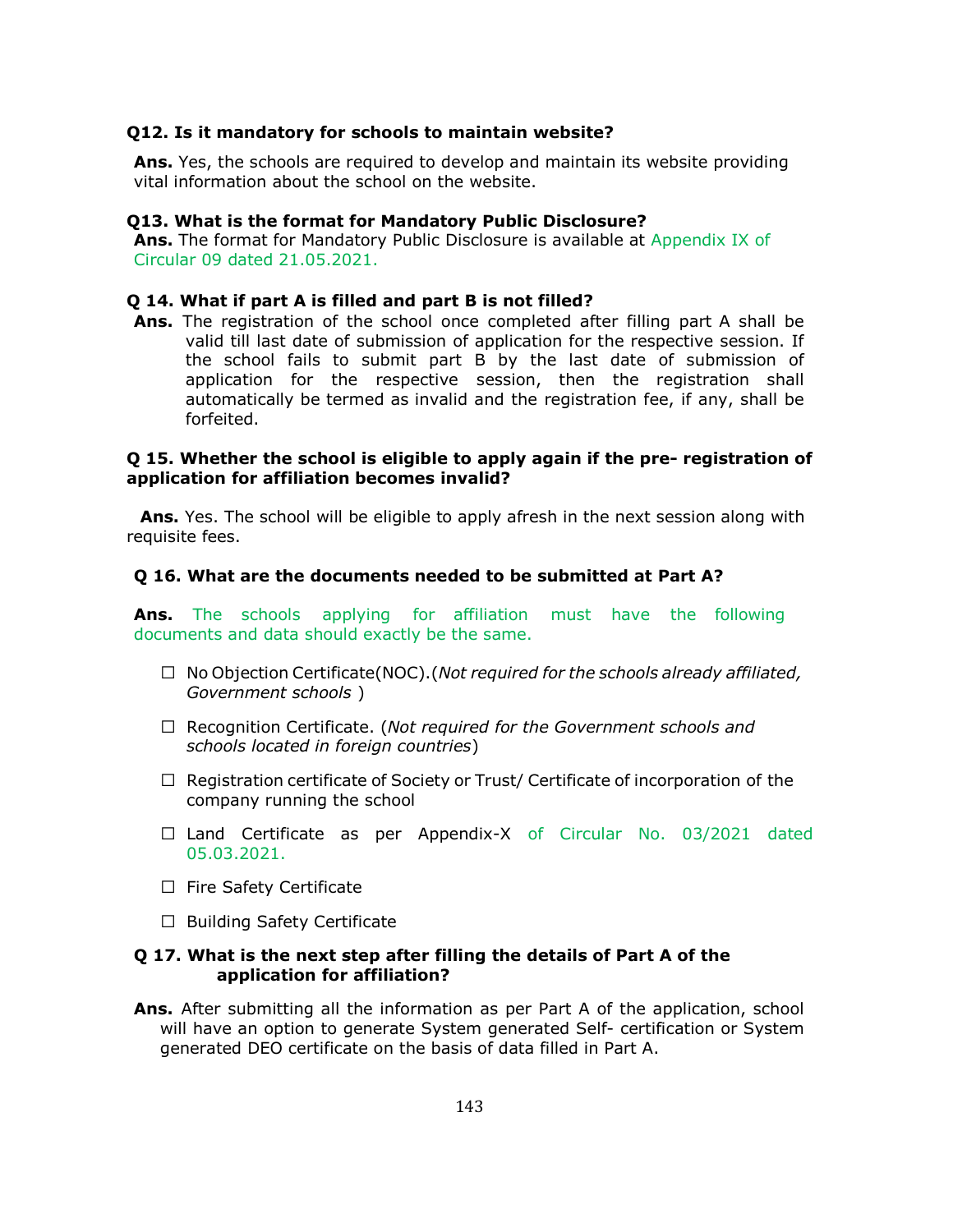## Q18. What school needs to do with system generated self- certification or DEO Certificate?

Ans. In case school opts for Self-certification, the school is required to upload the same with digital signature duly countersigned by the Principal and Manager of the school. However, in case school opts for DEO certificate, the school is required to get the DEO certificate duly signed by DEO/DIOS/any other officer authorized by State/UT Education Department and upload the signed copy of DEO certificate with digital signature of the school.

## Q19. What if information submitted by school in system generated selfcertification or at any other stage is wrong?

Ans. Submission of any fraudulent/ deliberate misrepresentation, incorrect System Generated Self-Certification with intent to obtain affiliation through wrongful means may lead to appropriate action against the Principal, Manager concerned and authorized signatory of the Society.

## Q20. How a school will know that it is qualifies to fill part B of the application?

Ans. After completing the pre-registration form in Part A, the details/information submitted by the school will be scrutinized by the Board/system and on fulfillment of mandatory requirements of Affiliation Bye- laws. The status will be available in the progress panel. Thereafter, the remaining part of application can be filled.

## Q21. How will the school ensure that the documents submitted are valid or not?

Ans. The certificates/documents submitted by the school must be issued by the appropriate Government authority and valid as on date of final submission of application for affiliation. The documents uploaded shall be scrutinized by the board and the status will be available in the progress panel.

## Q22. What is the next step after filling part A and Part B?

Ans. Schools fulfilling the mandatory conditions will be inspected by a Committee generally comprising two members.

## Q23. Whether inspection of school will be done physically or virtually?

Ans. Inspection of school shall be done in the manner prescribed by CBSE from time to time. Please also refer to the clause no. 11.2 and 11.4 of the Affiliation Byelaws.

## Q24. What are the data/documents which Inspection Committee will verify during inspection?

Ans. All the data/information/documents submitted by the school with the application will be verified/ scrutinized by inspection committee during inspection.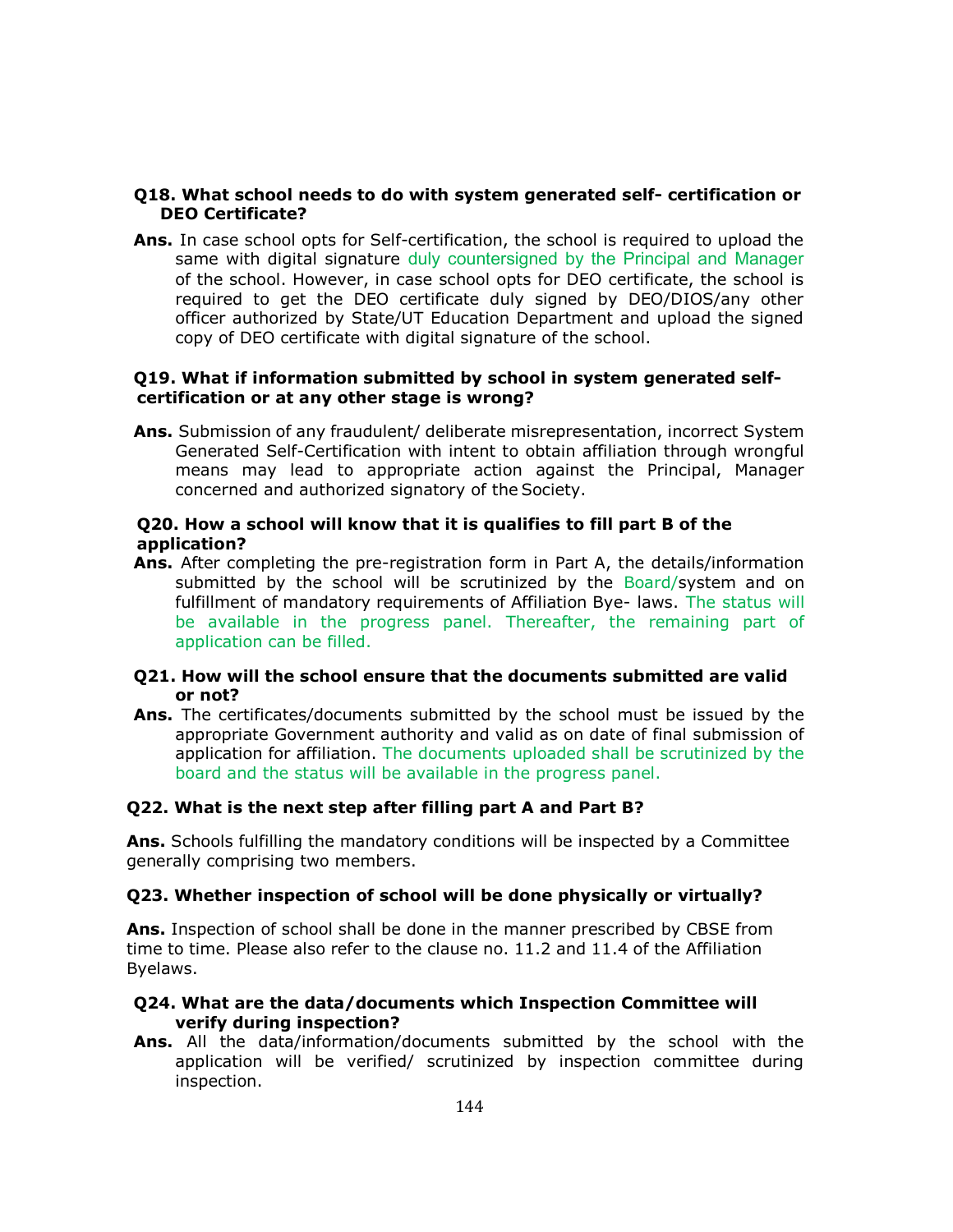## Q25. How school shall determine whether it is fulfilling minimum land criteria for Affiliation?

Ans. School should fulfill minimum land requirement as per Chapter 3 of Affiliation Bye-laws as well as subsequent amendments/circulars in the regard from time to time.

## Q26. What if NOC/Recognition and other mandatory documents is in vernacular language?

Ans. If NOC/Recognition certificate and other mandatory documents is in vernacular language, then the school must upload its duly notarized translated copy in English/Hindi along with the original signed copy of NOC/Recognition certificate and other mandatory documents in vernacular language.

## Q27. Which land documents are required/Acceptable as per Affiliation Bye- Laws?

- Ans. All the land title documents should be in the name of the School or Society/Trust/Company running the school.
	- $\Box$  In case of ownership, the land title documents is a Sale Deed/Conveyance Deed/Gift Deed/Lease Deed/Sub lease/Allotment Letter etc. duly registered before the Registration Authority concerned of the State as per rules.
	- $\Box$  For further details, school may refer to rule no. 3.8 of Affiliation Bye-

laws 2018.

## Q 28. What are the validity period of lease /sub lease deed ?

- Ans. In case of lease/sub-lease, the Lease Deed of the land/building should be duly registered before the concerned Registration Authority of the State and should be for a minimum period of 15 years
	- $\Box$  The period of validity of lease or any other documents of property should be such that it guarantees the enjoyment of lawful rights over the land for a continuous period of five years or more from the session for which the application for initial affiliation has been submitted

## Q29. What is meaning of land certificate?

- Ans. The land on which the school is located should necessarily be a contiguous single plot of land. If there are more than two survey numbers etc. all the survey numbers/plots should be adjacent/touching each other and shall make a single plot of land on the whole. To this effect, the school is required to submit the land certificate ascertaining the compactness of land as per Appendix-X of Circular No. 03/2021 dated 05.03.2021.
- Q30. What would be the minimum size of class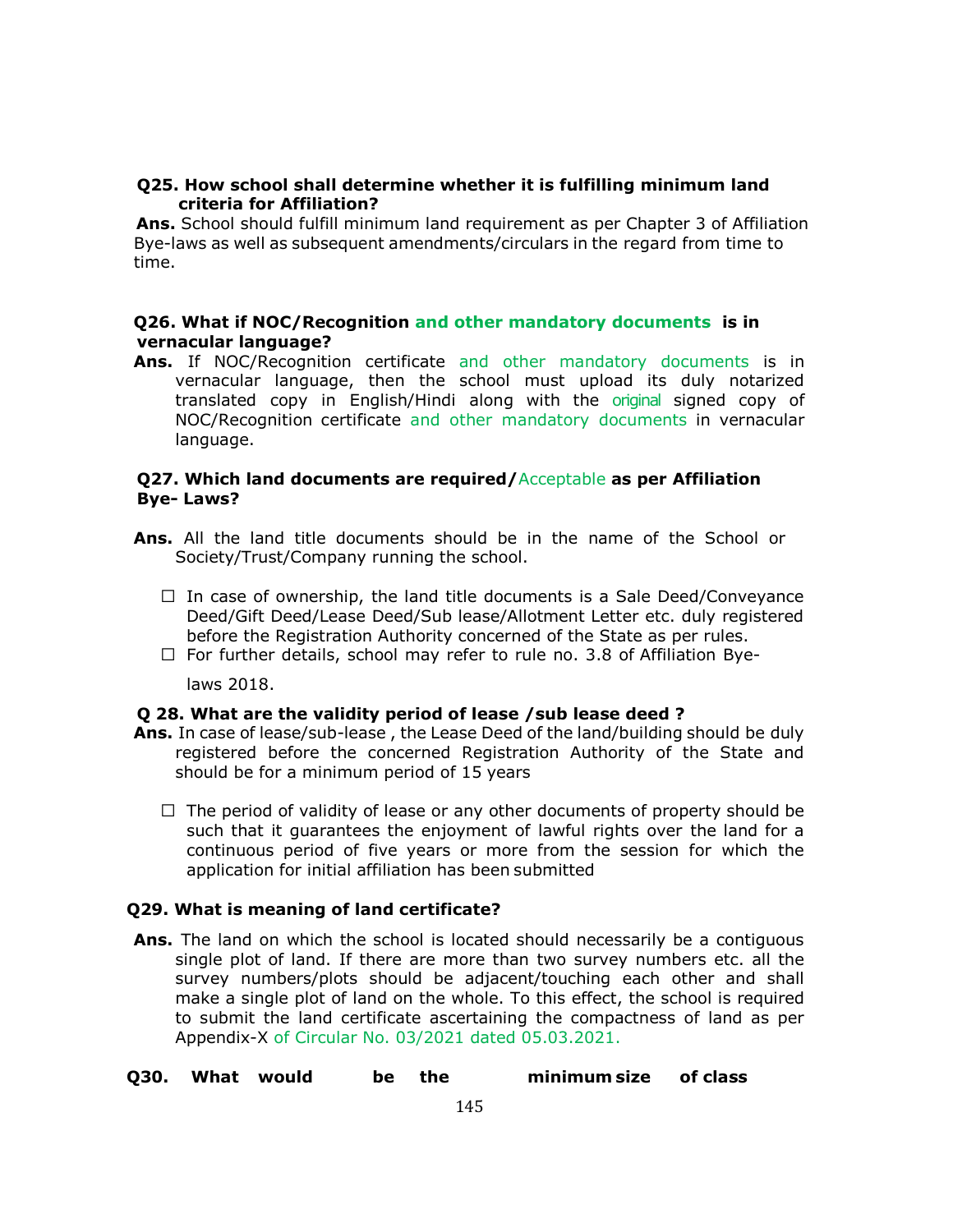#### rooms and laboratories?

- Ans. School should have classrooms and Maths Laboratory with minimum size of 8 m. x 6 m. (approximately 500. sq. ft.) and other laboratories of approximately 600 sq.ft. There should be one room for each class/section. Minimum floor space should be at least 1 sq. mtr. per student which is to be verified by IC.
	- $\Box$  The school should have vacant class rooms for running proposed classes/sections as per the application of affiliation.

#### Q31. What are the facilities available in school library?

**Ans.** School should have library with minimum size of 14 m  $\times$  8 m fully equipped and with reading room facility and other resources to cater to the strength of students in the school. Also, the library should have sufficient number of age appropriate books on all subjects in its stock.

#### Q32. What would be the optimum enrolment of students?

- Ans. The number of students in the class should not be very large. The optimum number in a section of a class is 40.
	- $\Box$  Availability of one square meter Built-up Floor Area per child in the classrooms is an absolute necessity in the school.

#### Q33. What are the playground facilities available at school?

Ans. Adequate ground to create outdoor facilities for at least 200 meter Athletics Track. Facilities for Kabbadi, Kho-Kho, Volleyball, basketball etc. In all cases where the affiliation has been granted on relaxed land norms, the outdoor facilities shall be proportional to available land.

#### Q34. What are the facilities available in school laboratories?

Ans. School laboratories which include composite science lab or/and separate Physics, Chemistry, Biology lab and Computer Science lab should have minimum size of 9 m. x 6 m. each (approximately 600 sq. ft).

#### Q35. How many computers are required in computer lab?

Ans. The school should have computer science lab with minimum of 20 computers and maintain computer to student ratio of 1:20.

#### Q36. What would be the criteria of boundary wall?

Ans. The school must possess pucca concrete boundary wall or wall with iron grilled fencing with appropriate height of 6 ft on all four sides of the school campus.

#### Q37. Who is the authority to issue safety certificates?

Ans. The safety certificates should be issued by competent government authority of the State/District. In case of Building safety certificate, the certificate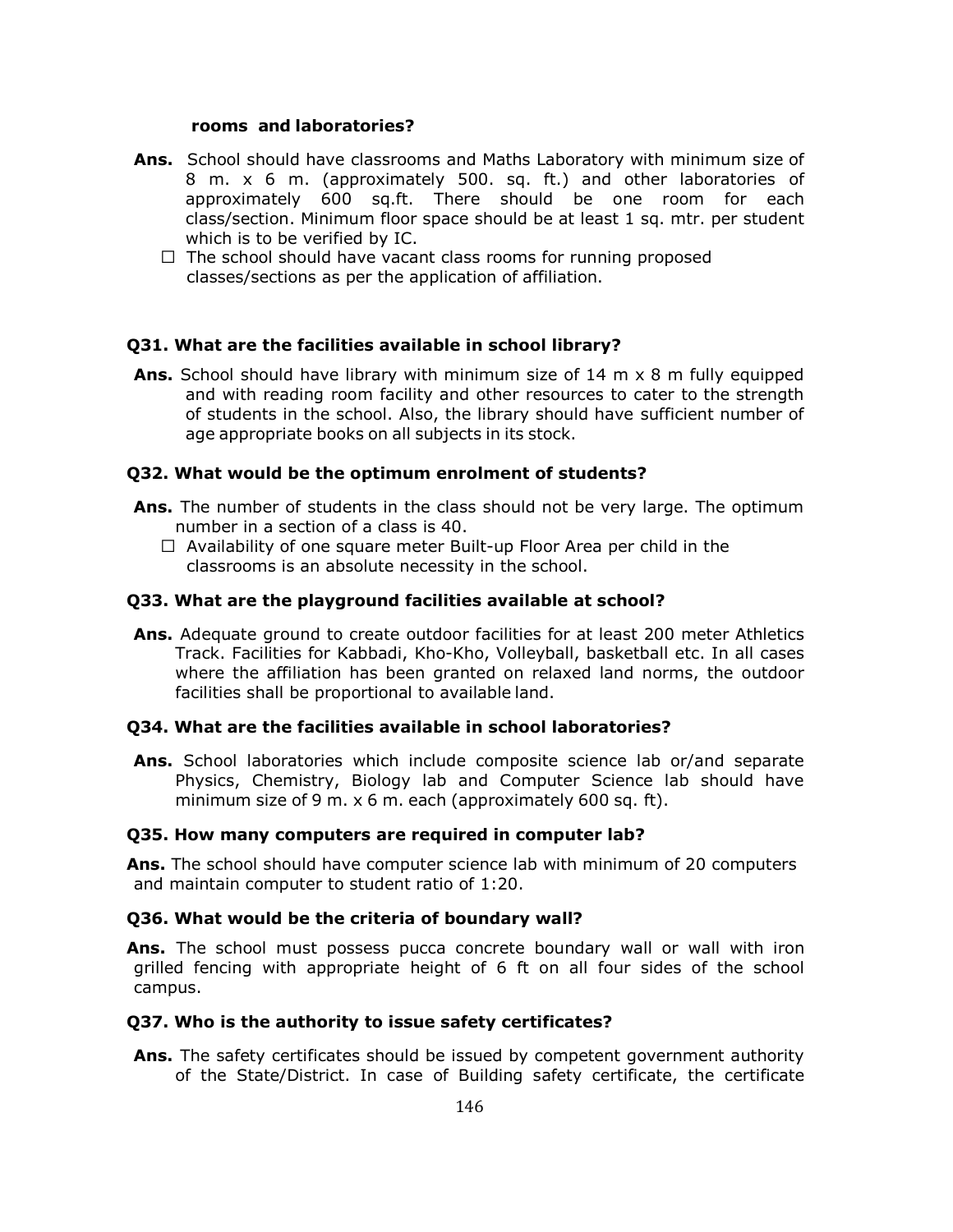issued by government empanelled engineer with valid copy of license issued by the certifying authorities is also acceptable.

#### Q38. What is the meaning of commercial activities in the school?

Ans. Multiple use of school building is allowed for the limited purposes of Promotion of Education and Skill Development including Vocational Education but the school shall not use its building and infrastructure for any commercial activity.

#### Q39. What are requirement of teaching staff in the school?

Ans. The school is required to have qualified teaching staff as per sections running in the school. The school needs to maintain student teacher ratio of 30:1

#### Q40. What are the facilities required in school for students with special needs?

Ans. The school should have facilities like ramps at entry/exit points and toilets etc. for wheelchair users in accordance with the provisions laid down in RPWD Act-2016

#### Q41. What is the Academic parameter which Inspection committee will verify?

Ans. Inspection committee will verify the following academic parameters:

- 1. The school has a clear vision that is communicated to all stakeholders through websites, almanac etc.
- 2. The school has an annual development plan, for all aspects related to a school.
- 3. Principal/ School leader understand new curricular practices and applies them in the school.
- 4. Teachers have annual/ term-wise academic plans.
- 5. Teachers are conversant with effective and innovative pedagogical practices and use them for classroom delivery.
- 6. Varied forms of assessment are used to attain Learning Outcomes and regular feedback is given to students and guardians.
- 7. School conducts student enrichment activities to develop 21st century skills and real-life competencies.
- 8. Through its policies, school promotes health and wellness among students.
- 9. Systems are in place for combating emergencies and disasters.
- 10. School sensitizes staff and all stakeholders towards CWSN
- 11. School has provisions for regular professional development of teachers.
- 12. School promotes and adopts eco-friendly practices (water harvesting, solar lighting, recycling etc.).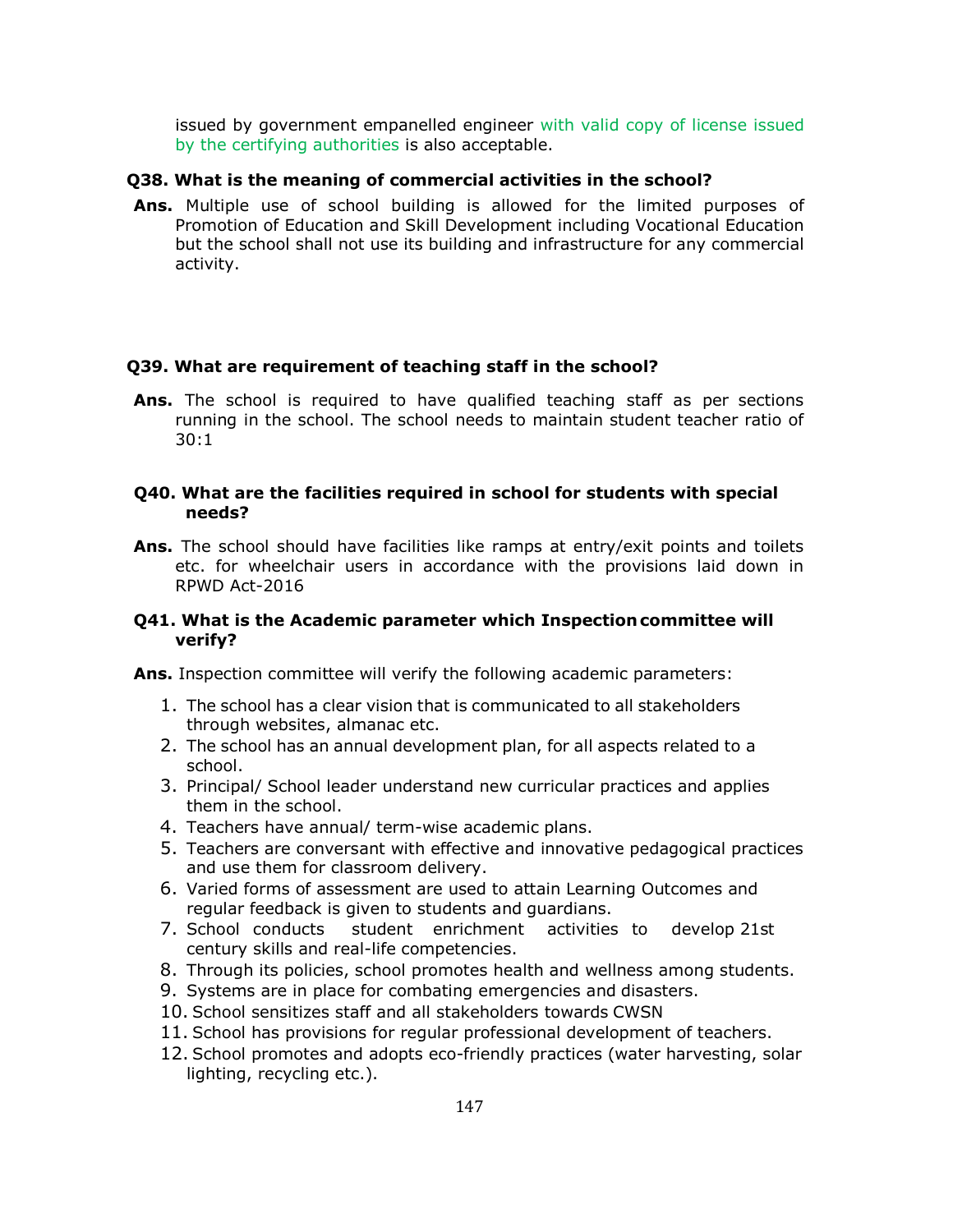For further details, the school may visit link at URL: http://cbseacademic.nic.in/web\_material/Manuals/SelfLearningResources. pdf

#### Q42. How will the date of Inspection be finalized?

Ans. As per the given below quidelines the schools shall get the inspection done:

- Date of Inspection to be finalized by school after taking consent from both IC members.
- School should ensure to freeze the date.
- Date to be selected from the time frame reflected in the progress panel.
- Report to be submitted on the same day (by midnight).

## Q43. What will happen if inspection of school does not take place on stipulated date?

Ans. In case, the inspection committee is ready and the school intentionally fails to get the Inspection done on the stipulated date communicated by the Board (except for the reasons beyond control) in the inspection letter, the school will be penalized with a monetary penalty of Rs 25000/- and fresh schedule shall be communicated. The above process shall be followed till the inspection is conducted as per date decided by the Board. However, the application shall be rejected if the school fails to get the inspection done after three opportunities.

## Q44. What if inspection of school has not been conducted by the

#### Inspection Committee on stipulated dates even if the school is ready?

Ans. In case of non-conduct of Inspection on stipulated date by the Inspection Committee members (except for the reasons beyond control) he/she would be debarred for inspection in that particular calendar year. The same would also be communicated to the management of school for further necessary action against the Principal.

#### Q45. How the inspection report will be submitted and reviewed?

- Ans. The inspection report should be submitted online and No hard copy is acceptable. The scrutiny of the IC report shall be done as per parameters decided by the CBSE.
	- $\Box$  The decision to Grant/ Not Eligible for Grant will be based on scrutiny of data submitted by school and IC report.

#### Q46. What is online feedback form?

- Ans. The school is required to submit online feedback regarding entire process of Inspection.
	- $\Box$  The copy of online feedback form is available in the Manual.